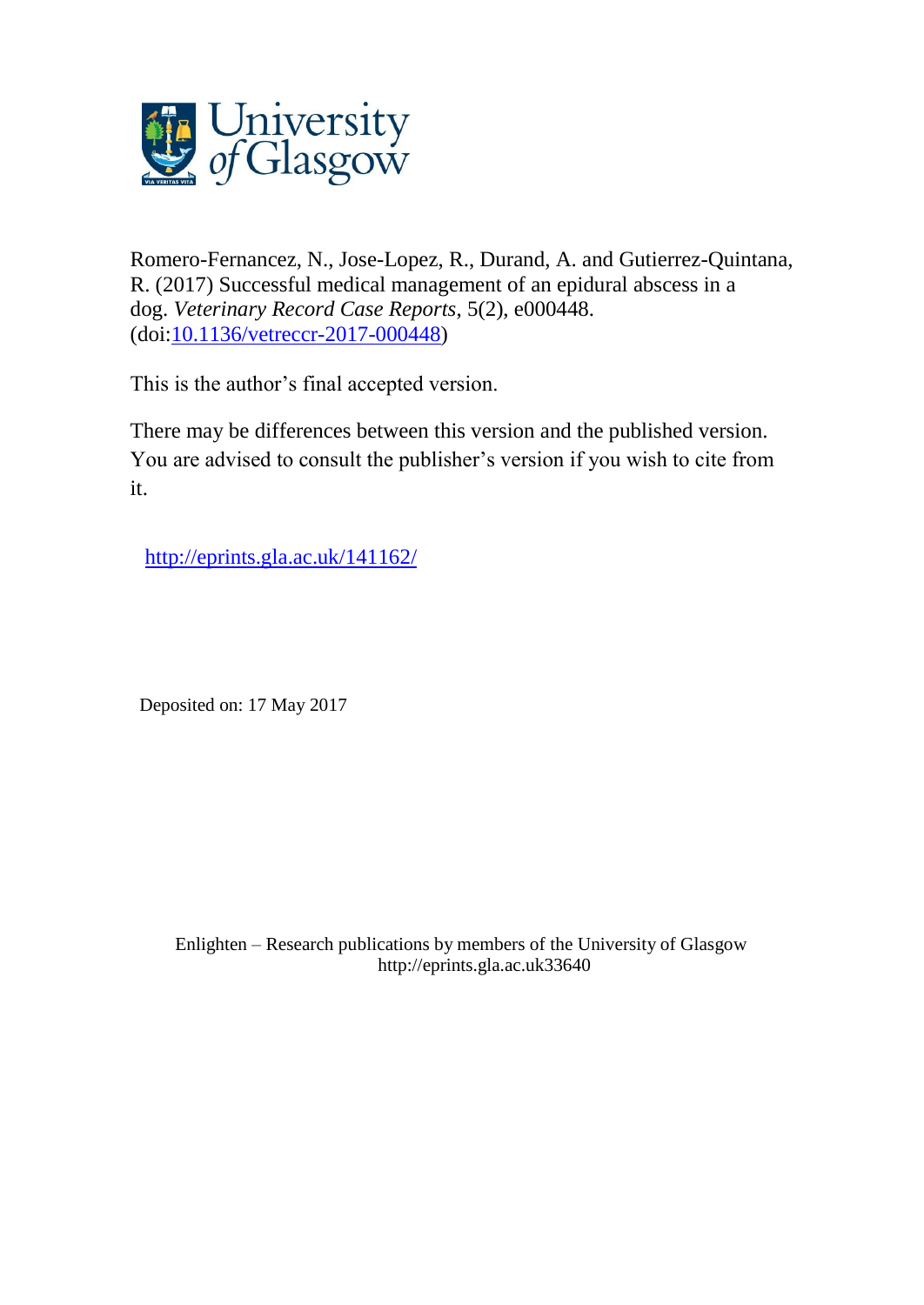# **Veterinary Record** casereports

## **TITLE OF CASE**

Successful medical management of an epidural abscess in a dog

### **SUMMARY**

A seven-month-old male entire Doberman presented with acute onset of neck pain and left thoracic limb lameness. The dog had a similar episode eight weeks prior to presentation that responded to meloxicam. A cervical spinal epidural abscess secondary to *Staphylococcus pseudointermedius* bacteraemia was diagnosed following investigations, including magnetic resonance imaging (MRI) of the cervical vertebral column and blood cultures. Treatment with cephalexin, gabapentin and meloxicam was started. The dog was doing clinically well one month later. A control MRI and radiographs of the cervical vertebral column showed evidence of discospondylitis and resolution of the primary lesion, therefore the treatment course with cephalexin was continued. Three months after initial presentation the clinical signs had resolved, radiographs showed improvement of the discospondylitis and antibiotics were stopped. Seven months later the dog continued doing well with no relapse.

#### **BACKGROUND**

Spinal epidural abscesses (SEA) are rarely reported in veterinary medicine (Cherrone and others 2002, Schmiedt and Thomas 2005, Linon and others 2014). Infection results from haematogenous bacterial spread or direct local extension (Cherrone and others 2002, Monforte Lavely and others 2006, Song and others 2015, Monteiro and others 2016). The most common bacteriae isolated as the causative agent for spinal epidural infections in humans and dogs are *Staphylococcus* and *Streptococcus* spp (Cherrone and others 2002, Schmiedt and Thomas 2005, Lavely and others 2006, Linon and others 2014). Epidural infections can present as a diffuse purulent exudate in a natural cavity without a capsule (empyema) or in a newly formed cavity (abscess) (Linon and others 2014, Monforte Monteiro and others 2016). The former is uncommonly reported in the veterinary literature and the latter has only rarely been described (Remedios and others 1996, Cherrone and others 2002, Nykamp and others 2003, Schmiedt and Thomas 2005, Lavely and others 2006, De Stefani and others 2007, Granger and others 2007, Escriou and others 2011, Linon and others 2014, Song and others 2015, Monforte Monteiro and others 2016). Although both terms are distinct, they are usually used interchangeably in the literature. Clinical signs are commonly non-specific, and neurological signs may initially be absent (Linon and others 2014). The imaging test of choice for the diagnosis of spinal epidural abscess is magnetic resonance imaging (MRI) (Nykamp and others 2003, Schmiedt and Thomas 2005, Song and others 2015). Although historically myelography has been the most widely used diagnostic tool (Cherrone and others 2002). The current treatment of choice is surgical drainage and decompression (Lavely and others 2006, Granger and others 2007), although medical management has recently been described (Remedios and others 1996, Escriou and others 2011, Song and others 2015, Monforte Monteiro and others 2016) suggesting non-surgical treatment should also be considered an option.

This case report describes the successful medical management and MRI features at initial presentation and follow-up of a cervical spinal epidural abscess in a dog.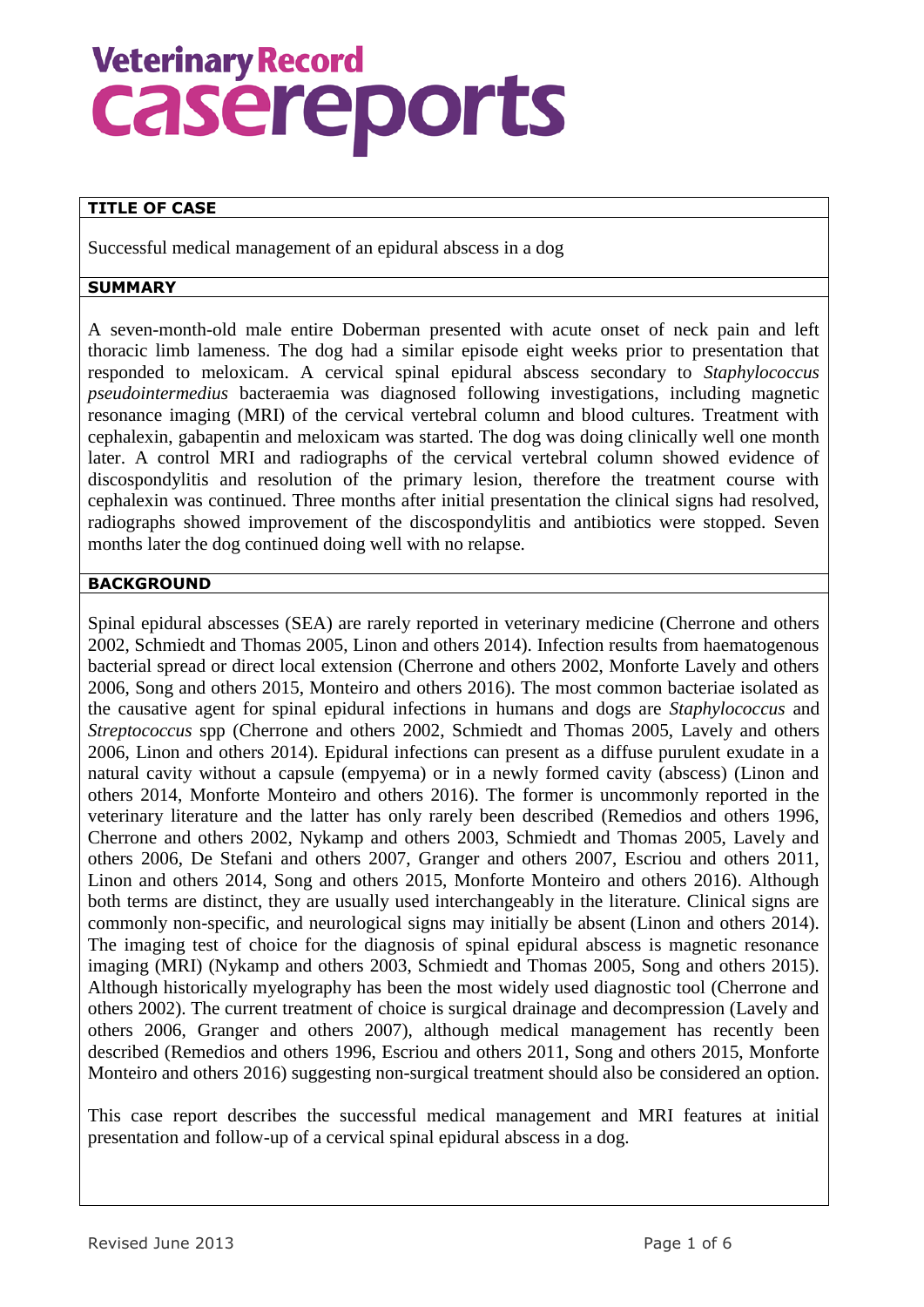### **CASE PRESENTATION**

A seven-month-old male entire Doberman dog presented to the Neurology Service of the University of Glasgow for investigation of acute onset neck pain and left thoracic limb lameness. The dog had one episode of left thoracic limb lameness two months prior to presentation that responded well to meloxicam.

Physical examination showed mild to moderate prescapular lymphadenomegaly and was otherwise unremarkable. Orthopaedic examination was unremarkable. Neurological examination showed normal mentation. The dog was ambulatory with intermittent left thoracic limb lameness. Cranial nerve examination was within normal limits. Proprioception was normal in all four limbs. A reduced withdrawal reflex was noted on the left thoracic limb when assessing the spinal reflexes. Marked pain was elicited on manipulation of the neck. The neuro-anatomical localisation was left brachial plexus or lateralised C6-T2 spinal cord segments.

## **INVESTIGATIONS**

Complete blood count, biochemistry profile, clotting times and buccal mucosal bleeding time were unremarkable. Magnetic resonance imaging (MRI) of the cervical vertebral column was performed using a 1.5-Tesla unit (Siemens Magnetom Essenza; Frimley). T2-weighted (T2w) and T1-weighted (T1w) images were acquired in the sagittal plane. Transverse T2w, T1w and T2\* images were also obtained. Post-contrast T1w images were acquired in the sagittal and transverse planes after intravenous administration of gadolinium (0.1mmol/kg; Gadovist, Bayer plc). MRI showed a left-sided well-defined small and ovoid extradural (epidural) T2w and T2\* hyperintense mass lesion outlined by a hypointense halo, dorsal to mid C6 vertebral body (Fig 1). The lesion was iso- to hypointense in the centre relative to spinal cord parenchyma on T1w images, with a surrounding mildly hyperintense peripheral rim, which was markedly enhancing on T1w postcontrast sequences. The lesion was causing a moderate mass effect with moderate spinal cord compression and right dorsolateral displacement. The caudal half of C6 vertebral body and the left C6 transverse process were hypointense on T1w sequences relative to adjacent normal vertebrae and showed marked diffuse contrast-enhancement. There was marked enhancement of C6 and cranial C7 hypaxial muscles just adjacent to the ventral vertebral bodies, more pronounced on the left.

A cerebrospinal fluid (CSF) sample was obtained but marked iatrogenic blood contamination precluded reliable interpretation of analysis results. Two blood sample cultures taken from different veins (right and left saphenous veins, 10 minutes apart) were positive for *Staphylococcus pseudointermedius* and serologies for *Toxoplasma gondii* and *Neospora caninum* were negative.

## **DIFFERENTIAL DIAGNOSIS**

Differential diagnoses after general and neurological examination included inflammatory/infectious process (e.g. meningitis, neuritis, discospondylitis), traumatic injury, congenital vertebral malformation or haemorrhage causing spinal cord or nerve root compression, and less likely neoplasia (e.g. lymphoma).

An infectious condition was considered most likely following MRI (i.e. epidural abscess with early physitis / osteomyelitis), likely secondary to haematogenous spread infection or to unidentified foreign body migration. Less likely differential diagnoses included focal epidural haemorrhage or an epidural cystic lesion.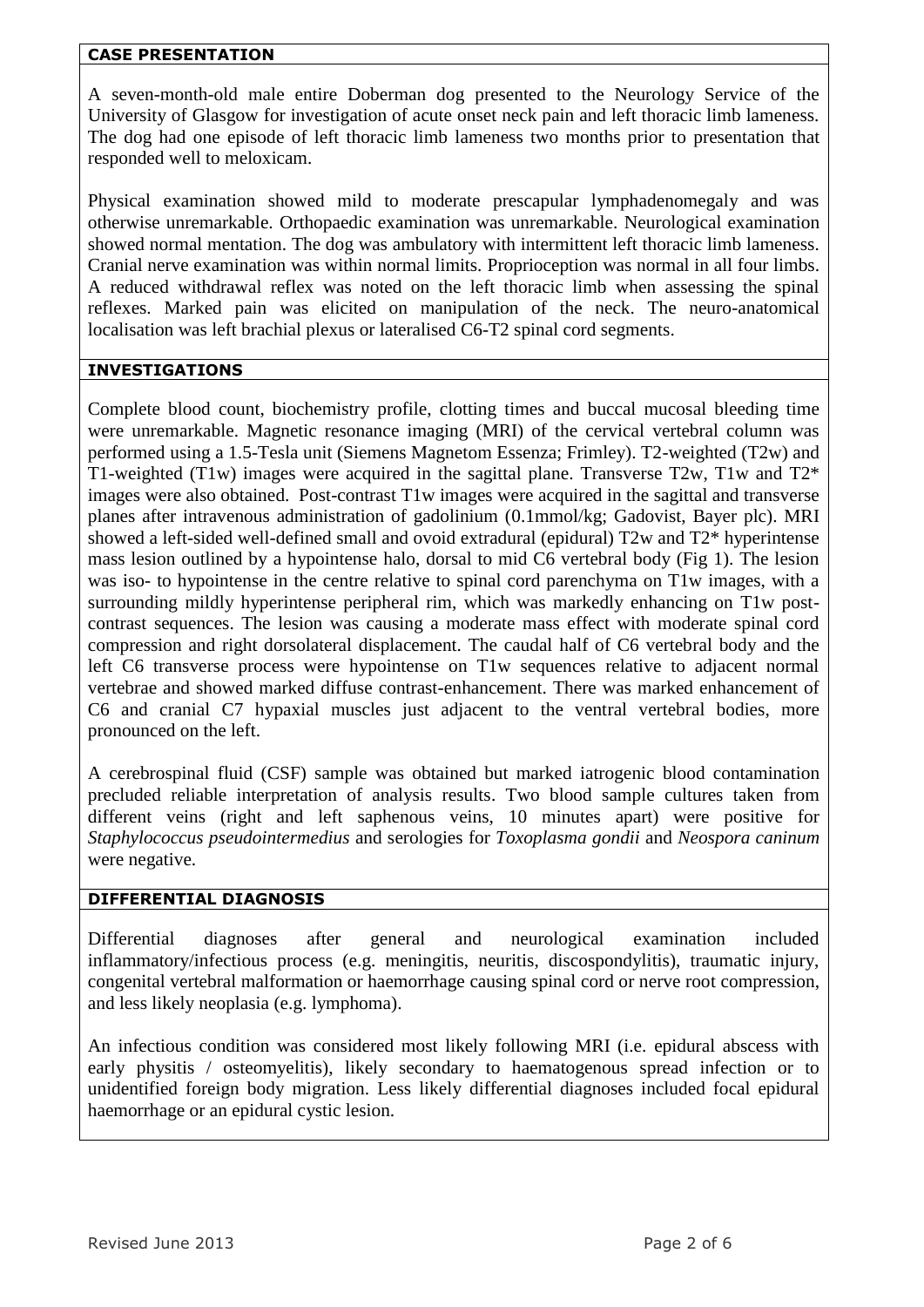## **TREATMENT**

The patient was admitted and treated with meloxicam (0.1mg/kg PO q24h), methadone (0.26mg/kg IM q6h) and gabapentin (10.5mg/kg PO q8h). After MRI, CSF analysis and sampling for blood cultures, a course of cephalexin (19.7mg/kg, PO, q8h), metronidazole (15.8mg/kg PO q12h) and omeprazole (1mg/kg PO q12h) was started in addition to the former treatment. After 12 days the dog was discharged and continued on gabapentin, cephalexin and meloxicam.

## **OUTCOME AND FOLLOW-UP**

A complete clinical recovery was seen at re-examination six weeks after initial presentation and gabapentin and meloxicam were stopped. General and neurological examinations were within normal limits. Lateral radiography of the cervical vertebral column showed fairly well-defined rounded lytic lesions in C6/7 end-plates (larger in caudal C6) with surrounding sclerosis and narrowing of the intervertebral disc space (Fig 2). These findings were consistent with discospondylitis, which was not present at the time of diagnosis. Follow-up MRI including a sagittal short tau inversion recovery (STIR) sequence, showed complete resolution of the spinal epidural abscess (Fig 3A). C6/7 endplates were hypointense on T2w and T1w sequences, hyperintense on STIR and showed diffuse contrast-enhancement (Fig 3B-D). The intervertebral disc space was markedly narrowed with mild focal T2w and STIR hyperintensity of the intervertebral disc mildly extending into the end plates. These findings confirmed the radiographic changes. Follow-up radiographs of the cervical vertebral column three months after initial diagnosis showed improvement of the lytic changes with increased sclerotic changes and, therefore, antibiotics were stopped. At telephonic follow up with the owner seven months later, no further clinical signs were reported.

# **DISCUSSION**

Epidural empyema is an uncommon diagnosis in dogs, and spinal epidural abscess has only rarely been described (Remedios and others 1996, Schmiedt and Thomas 2005, Linon and others 2014, Song and others 2015). Clinical signs are often non-specific and include pyrexia, spinal pain and/or neurological dysfunction that may be progressive, however the lesions may be subclinical (Linon and others 2014).

Magnetic resonance imaging has recently been reported as the imaging test of choice for the diagnosis of spinal epidural abscess (Nykamp and others 2003, Schmiedt and Thomas 2005, Song and others 2015). In the case presented herein, a lesion consistent with spinal epidural abscess was identified by MRI, in addition to positive blood cultures with a pathogen commonly involved in this type of lesion (*Staphylococcus* spp). Discospondylitis has been described as a cause of spinal epidural abscess or diagnosed concomitantly to it. In this case, however, no obvious signs of typical discospondylitis were observed on initial MRI, although there were some imaging features indicative of C6 vertebral osteomyelitis and physitis (Jimenez and O´Callaghan 1995). Thus, it could have been possible that an early stage discospondylitis was developing at the time of initial MRI, and post-contrast fat-suppression T1w or STIR sequences would have aided its diagnosis.

The current treatment of choice is surgical drainage and decompression (Lavely and others 2006, Granger and others 2007). Successful medical management has been recently described in veterinary medicine suggesting that non-surgical treatment should also be considered (Remedios and others 1996, Escriou and others 2011, Song and others 2015, Monforte Monteiro and others 2016).

This case report describes a case of spinal epidural abscess treated medically with complete resolution of the clinical signs and epidural lesion. To the authors' knowledge there are only eight previous cases described in the veterinary literature of spinal epidural infections and successful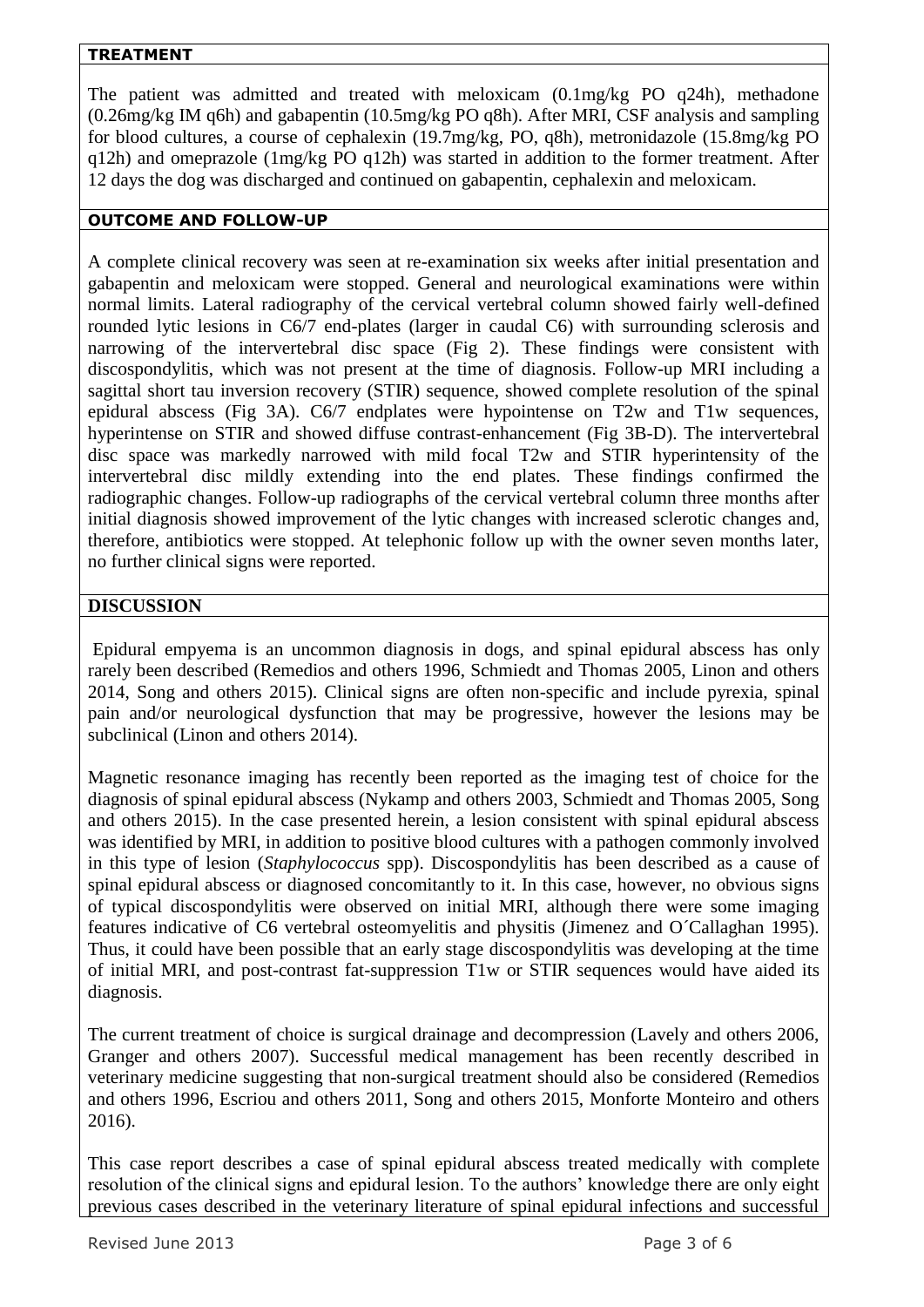medical management, of which only two were described as abscesses (Remedios and others 1996, Song and others 2015) as opposed to empyemas/infections (Escriou and others 2011, Monforte Monteiro and others 2016,). In one case the abscess was localised at the level of the lumbosacral junction (Remedios and others 1996) and in the other it extended from the foramen magnum to C2 (Song and others 2015).

Therefore, this case report supports the emerging idea that medical treatment for spinal epidural abscess, as well as in spinal epidural empyemas, should be considered an option for suitable cases.

Unfortunately, there is no reported criterion in the veterinary literature to differentiate the cases that may only be treated medically from the ones that may require surgical treatment. The human literature describes medical approach as a reasonable option in the following scenarios: if decompressive laminectomy is declined by the patient or is contraindicated due to high operative risk, if paralysis has been present for over 24-36 hours (making paralysis unlikely to be reversed), in cases of panspinal infection in which surgery may cause instability of the vertebral column or in neurologically intact patients (Darouiche 2006). However, these recommendations should be carefully considered in veterinary patients, and the treatment modality should be selected based on the history, clinical signs and imaging findings.

Our criteria to decide to pursue medical instead of surgical treatment was based on the fact that the patient was ambulatory and that no deterioration was noted after starting medical therapy. We therefore believe that selected cases may be managed medically, mainly those with no or mild neurological deficits, especially when the history is not rapidly progressive and an early response to treatment with no further deterioration is shown. In these cases, close monitoring is essential and referral to a specialist centre is indicated in progressive or severely affected cases.

# **LEARNING POINTS/TAKE HOME MESSAGES**

- Spinal epidural abscesses can have a successful outcome with medical management
- Further studies are needed to indentify the criteria for medical management in epidural infections, but in general it is accepted that progressive or severely affected cases should be treated as surgical emergencies.

## **REFERENCES**

- CHERRONE K., EICH C. and BONZYNSKI J. (2002). Suspected paraspinal abscess and spinal epidural empyema in a dog. *Journal of the American Animal Hospital Association*  38, 149-151
- DAROUICHE R. (2006). Spinal Epidural Abscess. *The New England Journal of Medicine* 355, 2012-2020

DE STEFANI A., GAROSI L., MCCONNELL F., LLABRES DIAZ F., DENNIS R. and PLATT S. (2007). Magnetic resonance imaging features of spinal epidural empyema in five dogs. *Veterinary Radiology & Ultrasound* 49, 135-140

ESCRIOU C., DUCHENE L., GIBERT S. AND SEURIN M. (2011). Spinal epidural infection medically treated in 3 dogs: MRI features and follow-up, clinical findings and outcome. *Proceedings of the European Society of Veterinary Neurology.* Trier, Germany.

GRANGER N., HIDALGO A., LEPERLIER D., GNIRS K., THIBAUD J., DELISLE F. and BLOT S. (2007). Successful treatment of cervical spinal epidural empyema secondary to grass awn migration in a cat. *Journal of Feline Medicine and Surgery*, 2007 (9), 340-345.

JIMENEZ M.M., O'CALLAGHAN M.W. (1995). Vertebral Physitis: A radiographic diagnosis to be separated from discospondylitis. *Veterinary Radiology & Ultrasound* 36, 188-195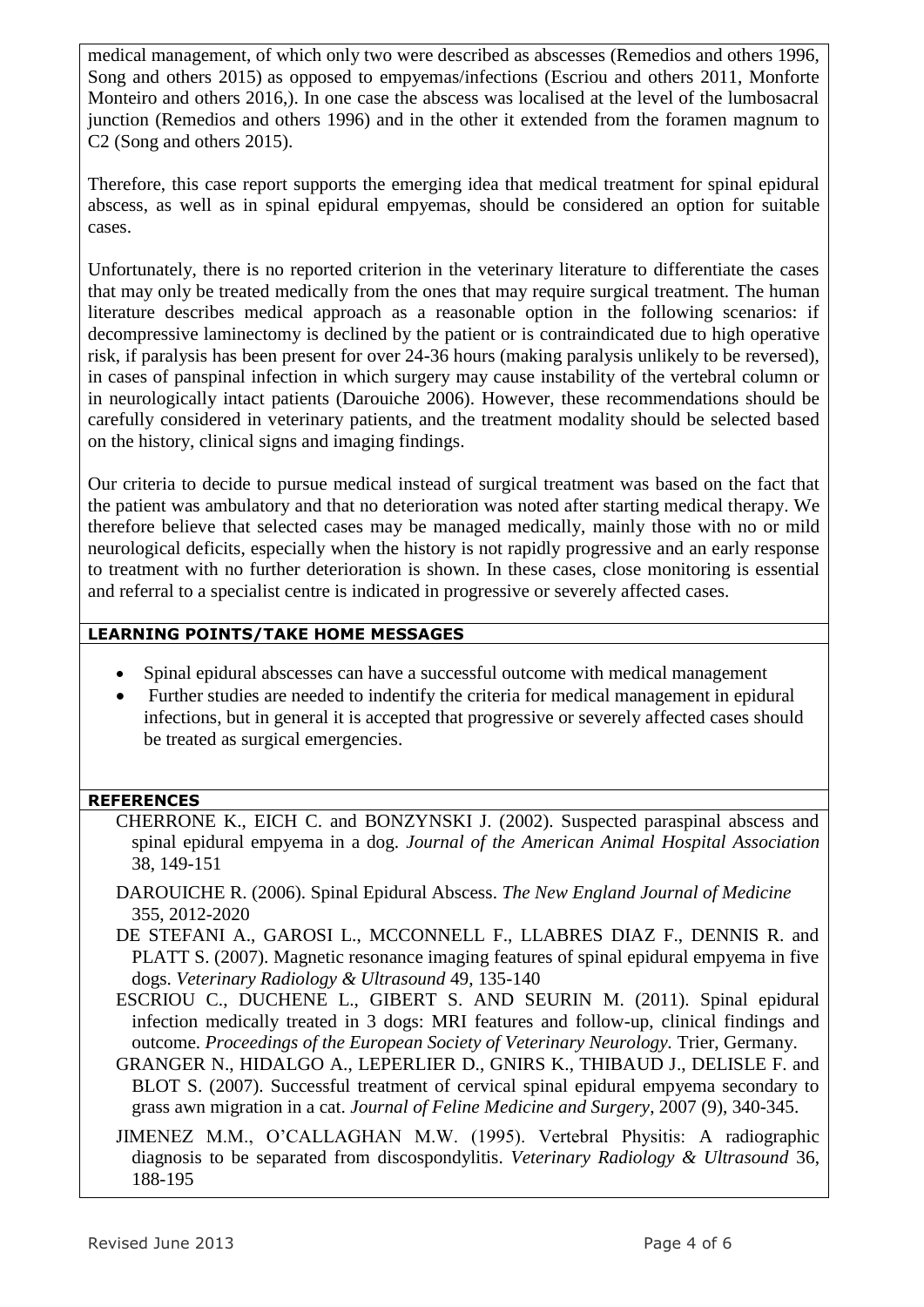- LAVELY J., VERNAU K., VERNAU W., HERRGESELL E. and LECOUTEUR R. (2006). Spinal epidural empiema in seven dogs. *The American College of Veterinary Surgeons* 35, 176-185
- LINON E., GEISSBÜHLER U., KARLI P. and FORTERRE F. (2014) Atlantoaxial epidural abscess secondary to grass awn migration in a dog. *Veterinary and Comparative Orthopaedics and Traumatology* 27, 155-158
- MONFORTE MONTEIRO S., GALLUCCI A., ROUSSET N., FREEMAN P., IVES E., GANDINI G., GRANGER N and VANHAESEBROUK A. (2016). Medical management of spinal epidural empyema in five dogs. *Journal of the American Veterinary Medical Association* 249, 1180-1186
- NYKAMP S., STEFFEY M., SCRIVANI P. and SCHATZBERG S. (2003). Computed tomographic appearance of epidural empyema in a dog. *The Canadian Veterinary Journal*  44, 729-731
- REMEDIOS A., WAGNER R., CAULKETT N. and DUKE T. (1996). Epidural abscess and discospondylitis in a dog after administration of lumbosacral epidural analgesic. *The Canadian Veterinary Journal* 37, 106-107
- SCHMIEDT C. and THOMAS W. (2005). Spinal epidural abscess in a juvenile dog. *Veterinary and Comparative Orthopaedics and Traumatology* 18 *,* 186-188
- SONG R., VITULLO, C., DA COSTA R. and DANIELS J. (2015). Long-term survival in a dog with meningoencephalitis and epidural abscessation due to *Actinomyces* species. *Journal of Veterinary Diagnostic Investigation* 27, 552-557

# **FIGURE/VIDEO CAPTIONS**

Figure legends:

Figure 1: Parasagittal T2-weighted (T2w) (A), T1-weighted (T1w) (B), T1w post-contrast (C), and transverse T2w (D), T1w (E) and T1w post-contrast (F) MR images demonstrating a T2w hyperintense and T1w iso- to slightly hypointense extradural mass with a contrast mediumenhanced peripheral rim (arrows), moderately compressing the spinal cord at the level of mid C6 vertebral body. Note also the enhancement of the caudal half of C6 vertebral body, C6 left transverse process and the hypaxial muscles from C6 to C7 on T1w post-contrast images.

**Figure 2:** Lateral radiographic view of the caudal cervical spine six weeks after initial presentation revealing well-defined rounded lytic lesions in C6/7 end-plates, larger in caudal C6 (arrow), with surrounding sclerosis and narrowing of the intervertebral disc space.

**Figure 3:** Follow up MRI performed six weeks after initial diagnosis. Transverse T2-weighted (T2w) image at the level of mid C6 vertebral body demonstrating complete resolution of the epidural lesion (A); and midsagittal short tau inversion recovery (STIR) (B), T1-weighted (T1w) (C) and T1w post-contrast (D) images illustrating the observed discospondylitis. Note the C6/7 endplates appear hyperintense on STIR, hypointense on T1w and markedly enhancing on T1w post-contrast images. Note the narrowing of the intervertebral disc space with focal STIR hyperintensity of the disc mildly extending into the endplates.

# **OWNER'S PERSPECTIVE** *Optional*

# **None**

# **Copyright Statement**

I, *Rodrigo Gutierrez Quintana*, The Corresponding Author, has the right to assign on behalf of all authors and does assign on behalf of all authors, a full assignment of all intellectual property rights for